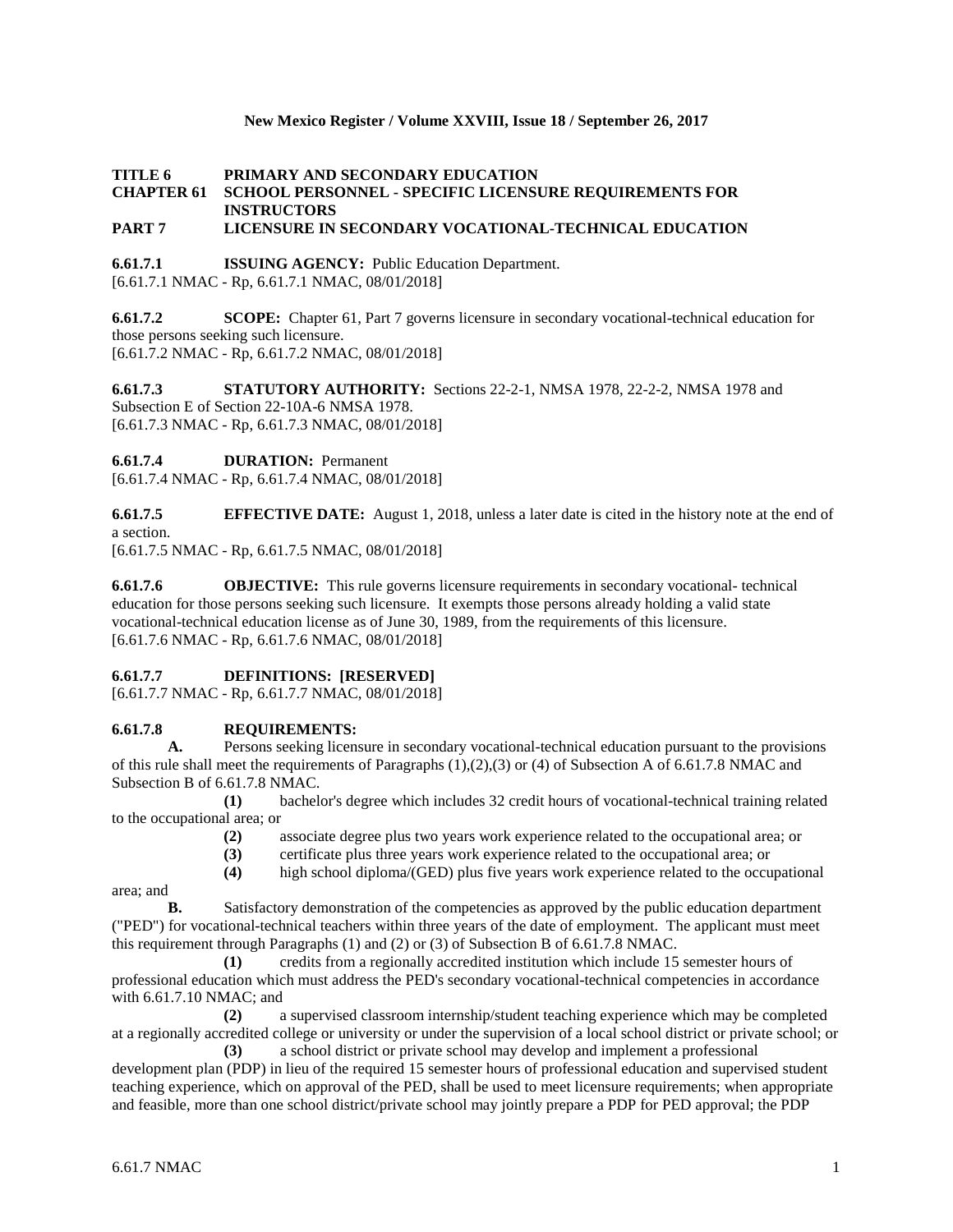must address the PED's secondary vocational-technical competencies in accordance with 6.61.7.10 NMAC. [6.61.7.8 NMAC - Rp, 6.61.7.8 NMAC, 08/01/2018]

**6.61.7.9 IMPLEMENTATION:** All persons holding a valid New Mexico license in vocational-technical education on June 30, 1989, shall be entitled to licensure in vocational-technical education. Such licensure may be further continued pursuant to rule(s) as established by the PED. [6.61.7.9 NMAC - Rp, 6.61.7.9 NMAC, 08/01/2018]

**6.61.7.10 REFERENCED MATERIAL:** Competencies for secondary vocational-technical teachers **A.** Learner development:

**(1)** The teacher understands how learners grow and develop, recognizing that patterns of learning and development vary individually within and across the cognitive, linguistic, social, emotional, and physical areas, and designs and implements developmentally appropriate and challenging learning experiences.

**(2)** The teacher shall:

**(a)** regularly assess individual and group performance in order to design and modify instruction to meet learners' needs in each area of development (cognitive, linguistic, social, emotional and physical) and scaffolds the next level of development;

**(b)** create developmentally appropriate instruction that takes into account individual learners' strengths, interests, and needs and that enables each learner to advance and accelerate their learning;

**(c)** collaborate with families, communities, colleagues, and other professionals to promote learner growth and development;

**(d)** understand how learning occurs—how learners construct knowledge, acquire skills, and develop disciplined thinking processes—and knows how to use instructional strategies that promote student learning;

**(e)** understand that each learner's cognitive, linguistic, social, emotional, and physical development influences learning and knows how to make instructional decisions that build on learners' strengths and needs;

**(f)** identify readiness for learning, and understands how development in any one area may affect performance in others;

**(g)** understand the role of language and culture in learning and knows how to modify instruction to make language comprehensible and instruction relevant, accessible, and challenging;

**(h)** respect learners' differing strengths and needs and is committed to using the information to further each learner's development;

**(i)** commit to using learners' strengths as a basis for growth, and their misconceptions as opportunities for learning;

**(j)** take responsibility for promoting learners' growth and development; and

**(k)** value the input and contributions of families, colleagues, and other professionals in understanding and supporting each learner's development.

**B.** Learning differences:

**(1)** The teacher uses understanding of individual differences and diverse cultures and communities to ensure inclusive learning environments that enable each learner to meet high standards.

**(2)** The teacher shall:

**(a)** design, adapt, and deliver instruction to address each student's diverse learning strengths and needs and creates opportunities for students to demonstrate their learning in different ways;

**(b)** make appropriate and timely provisions (e.g., pacing for individual rates of growth, task demands, communication, assessment and response modes) for individual students with particular learning differences or needs;

**(c)** design instruction to build on learners' prior knowledge and experiences, allowing learners to accelerate as they demonstrate their understandings;

**(d)** bring multiple perspectives to the discussion of content, including attention to learners' personal, family, and community experiences and cultural norms;

**(e)** incorporate tools of language development into planning and instruction, including strategies for making content accessible to English language learners and for evaluating and supporting their development of English proficiency;

**(f)** access resource, supports, and specialized assistance and services to meet particular learning differences or needs;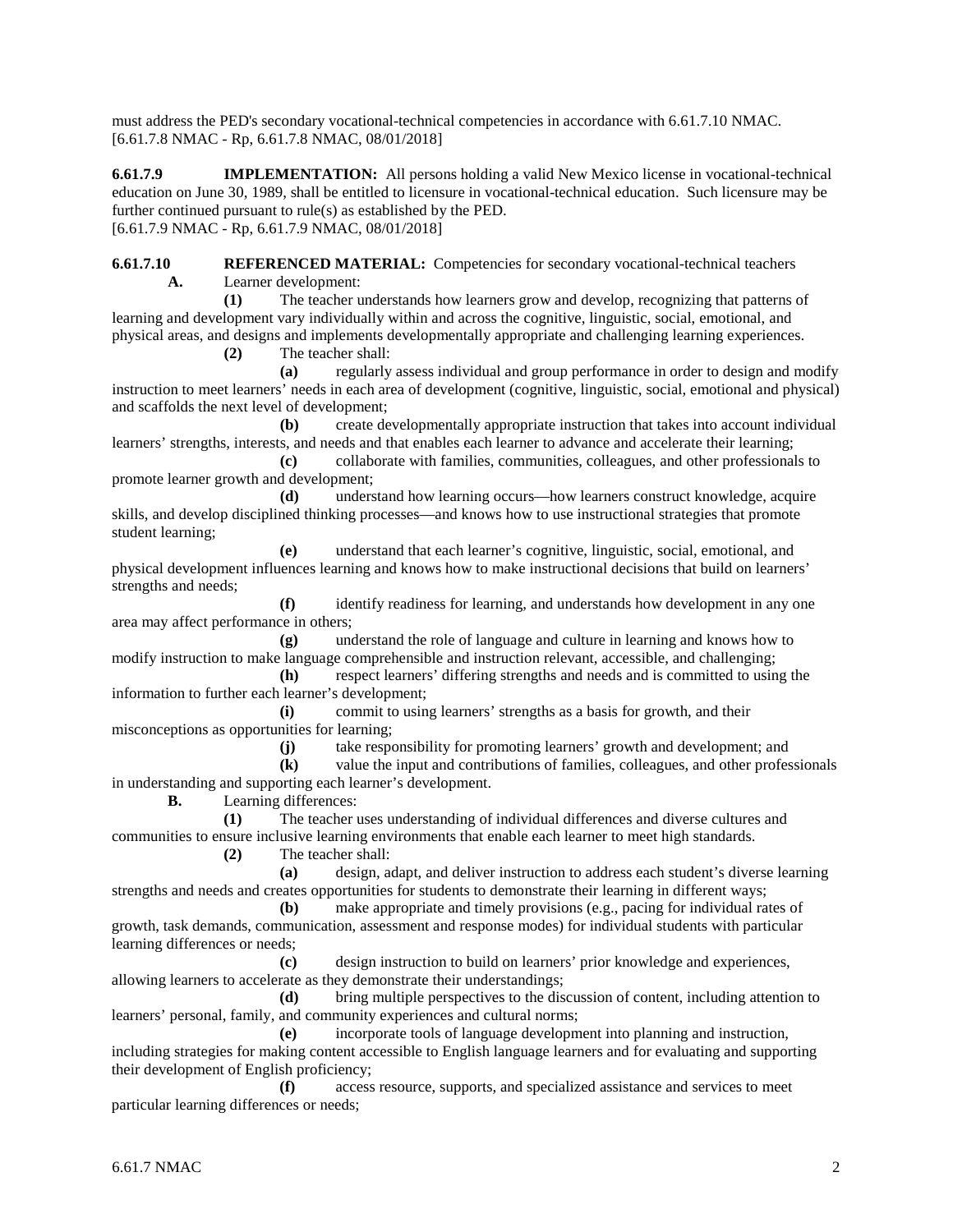**(g)** understand and identify differences in approaches to learning and performance and knows how to design instruction that uses each learner's strengths to promote growth;

**(h)** understand students with exceptional needs, including those associated with disabilities and giftedness, and knows how to use strategies and resources to address these needs;

**(i)** know about second language acquisition processes and knows how to incorporate instructional strategies and resources to support language acquisition;

**(j)** understand that learners bring assets for learning based on their individual experiences, abilities, talents, prior learning, and peer and social group interactions, as well as language, culture, family and community values;

**(k)** know how to access information about the values of diverse cultures and communities and how to incorporate learners' experiences, cultures and community resources into instruction;

**(l)** believe that all learners can achieve at the high levels and persists in helping each learner reach their potential;

**(m)** respect learners as individuals with differing personal and family backgrounds and various skills, abilities, perspectives, talents and interests;

**(n)** make learners feel valued and helps them learn to value each other; and

**(o)** value diverse languages and dialects and seeks to integrate them into their instructional practice to engage students in learning.

**C.** Learning environments:

**(1)** The teacher works with others to create environments that support individual and collaborative learning, and that encourage positive social interaction, active engagement in learning, and selfmotivation.

**(2)** The teacher shall:

**(a)** collaborate with learners, families, and colleagues to build a safe, positive learning climate of openness, mutual respect, support, and inquiry;

**(b)** develop learning experiences that engage learners in collaborative and selfdirected learning and that extend learner interaction with ideas and people locally and globally;

**(c)** collaborate with learners and colleagues to develop shared values and expectations for respectful interactions, rigorous academic discussions, and individual and group responsibility for quality work;

**(d)** manage the learning environment to actively and equitably engage learners by organizing allocating, and coordinating resources of time, space, and learners' attention;

**(e)** use a variety of methods to engage learners in evaluating the learning environment and collaborates with learners to make appropriate adjustments;

**(f)** communicate verbally and nonverbally in ways that demonstrate respect for and responsiveness to the cultural backgrounds and differing perspectives learners bring to the learning environment;

**(g)** promote responsible learner use of interactive technologies to extend the possibilities for learning locally and globally;

**(h)** intentionally build learner capacity to collaborate in face-to-face and virtual environments through applying effective interpersonal communication skills;

**(i)** understand the relationship between motivation and engagement and knows how to design learning experiences using strategies that build learner self-direction and ownership of learning;

**(j)** know how to help learners work productively and cooperatively with each other to achieve learning goals;

**(k)** know how to collaborate with learners to establish and monitor elements of a safe and productive learning environment including norms, expectations, routines, and organizational structure;

**(l)** understand how learner diversity can affect communication and knows how to communicate effectively in differing environments;

**(m)** know how to use the technologies and how to guide learners to apply them in appropriate, safe and effective ways;

**(n)** commit to working with learners, colleagues, families and communities to establish positive and supportive learning environments;

**(o)** value the role of learners in promoting each other's learning and recognizes the importance of peer relationships in establishing a climate of learning;

**(p)** commit to supporting learners as they participate in decision making, engage in exploration and invention, work collaboratively and independently, and engage in purposeful learning;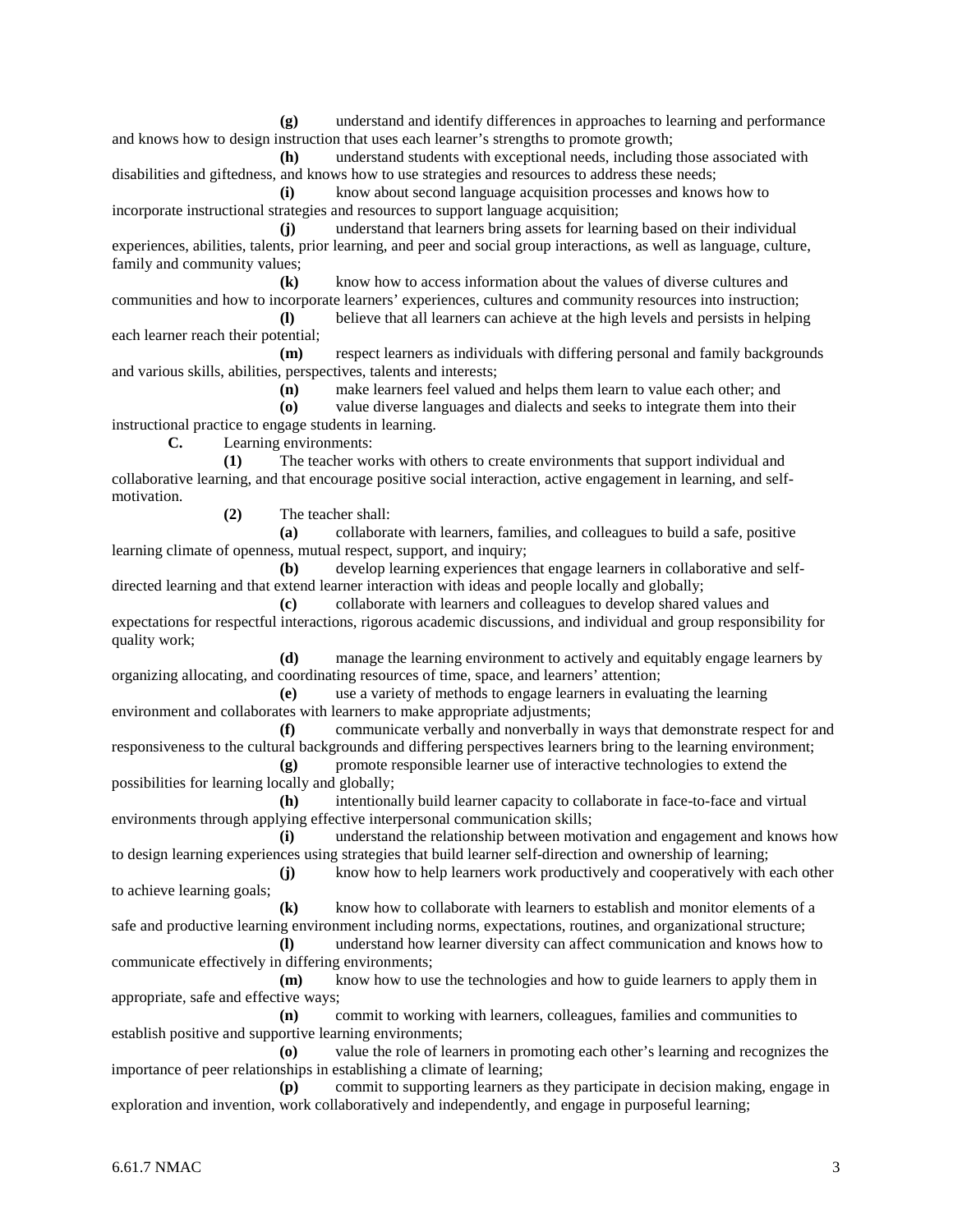**(q)** seek to foster respectful communication among all members of the learning

community; and

**(r)** be thoughtful and responsive listener and observer.

**D.** Content knowledge:

**(1)** The teacher understands the central concepts, tools of inquiry, and structures of the discipline(s) they teach and creates learning experiences that make these aspects of the discipline accessible and meaningful to learners to assure mastery of the content.

**(2)** The teacher shall:

**(a)** effectively use multiple representations and explanations that capture key ideas in the discipline, guide learners through learning progressions, and promote each learner's achievement of content standards;

**(b)** engage students in learning experiences in the discipline(s) that encourage learners to understand, question, and analyze ideas from diverse perspectives so that they master the content;

**(c)** engage learners in applying methods of inquiry and standards of evidence used in the discipline;

**(d)** stimulate learner reflection on prior content knowledge, links new concepts to familiar concepts, and makes connections to learners' new experiences;

**(e)** recognize learner misconceptions in a discipline that interfere with learning, and create experiences to build accurate conceptual understanding;

**(f)** evaluate and modifies instructional resources and curriculum materials for their comprehensiveness, accuracy for representing particular concepts in the discipline, and appropriateness for their learners;

**(g)** use supplementary resources and technologies effectively to ensure accessibility and relevance for all learners;

**(h)** create opportunities for students to learn, practice, and master academic language in their content;

**(i)** access school and district based resources to evaluate the learner's content knowledge in their primary language;

**(j)** understand major concepts, assumptions, debates, processes of inquiry, and ways of knowing that are central to the discipline(s) they teach;

**(k)** understand common misconceptions in learning the discipline and how to guide learners to accurate conceptual understanding;

**(l)** know and use academic language of the discipline and knows how to make it accessible to learners;

**(m)** know how to integrate culturally relevant content to build on learners'

**(n)** have a deep knowledge of student content standards and learning progression in the discipline(s) they teach;

**(o)** realize that content knowledge is not a fixed body of facts but a complex, culturally situated, and ever evolving. The teacher keeps abreast of new ideas and understandings in the field; **(p)** appreciate multiple perspectives within the discipline and facilitates learners'

critical analysis of these perspectives;

**(q)** recognize the potential bias in their presentation of the discipline and seeks to appropriately address problems of bias; and

**(r)** commit to work toward each learner's mastery of disciplinary content and skills. **E.** Application of content:

**(1)** The teacher understands how to connect concepts and use differing perspectives to engage learners in critical thinking, creativity, and collaborative problem solving related to authentic local and global issues.

**(2)** The teacher shall:

**(a)** develop and implement projects that guide learners in analyzing the complexities of an issue or question using perspectives from varied disciplines and cross-disciplinary skills(e.g., a water quality study that draws upon biology or chemistry to look at factual information and social studies to examine policy implications);

**(b)** engage learners in applying content knowledge to real world problems through the lens of interdisciplinary themes (e.g., financial literacy, environmental literacy);

background knowledge;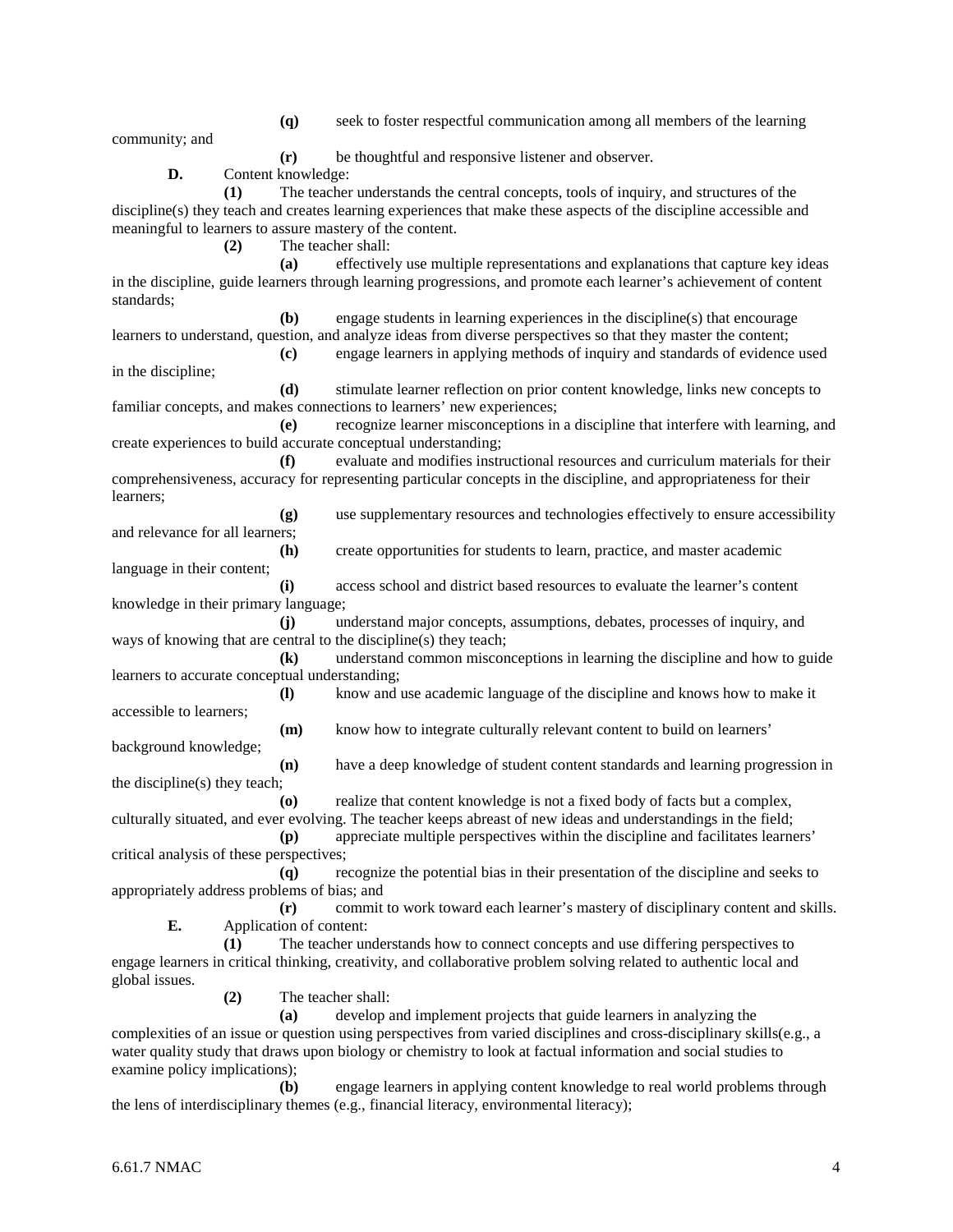**(c)** facilitate learners' use of current tools and resources to maximize content learning in varied contexts; **(d)** engage learners in questioning and challenging assumptions and approaches in order to foster innovation and problem solving in local and global contexts; **(e)** develop learners' communication skills in disciplinary and interdisciplinary contexts by creating meaningful opportunities to employ a variety of forms of communication that address varied audiences and purposes; **(f)** engage learners in generating and evaluating new ideas and novel approaches, seeking inventive solutions to problems, and developing original work; **(g)** facilitate learners' ability to develop diverse social and cultural perspectives that expand their understanding of local and global issues and create novel approaches to solving problems; **(h)** develop and implements supports for learner literacy development across content areas; **(i)** understand the ways of knowing their discipline, how it relates to other disciplinary approaches to inquiry, and the strengths and limitations of each approach in addressing problems, issues and concerns; **(j)** understand how current interdisciplinary themes (e.g., civic literacy, health literacy, global awareness) connect to the core subjects and knows how to weave those themes into meaningful learning experiences; **(k)** understand the demands of acceding and managing information as well as how to evaluate issues of ethics and quality related to the information and its use; **(l)** understand how to use digital and interactive technologies for efficiently and effectively achieving specific learning goals; **(m)** understand critical thinking processes and knows how to help learners develop high level questioning skills to promote independent learning; **(n)** understand communication modes and skills as vehicles for learning (e.g., information gathering and processing) across disciplines as well as vehicles for expressing learning; **(o)** understand creative thinking processes and how to engage learners in producing original work; **(p)** know where and how to access resources to build global awareness and understanding, and how to integrate them into the curriculum; **(q)** constantly explore how to use disciplinary knowledge as a lens to address local and global issues; **(r)** value knowledge outside their own content area and how such knowledge enhances student learning; and **(s)** value flexible learning environments that encourage learner exploration, discovery, and expression across content areas. **F.** Assessment: **(1)** The teacher understands and uses multiple measures of assessment to engage learners in their own growth, to monitor learner progress, and to guide the teacher's and learner's decision making. **(2)** The teacher shall: **(a)** balance the use of formative and summative assessment as appropriate to support, verify, and document learning; **(b)** design assessments that match learning objectives with assessment methods and minimize sources of bias that can distort assessment results; **(c)** work independently and collaboratively to examine test and other performance data to understand each learner's progress and to guide planning; **(d)** engage learners in understanding and identifying quality work and provides them with effective descriptive feedback to guide their progress toward that work; **(e)** engage learners in multiple ways of demonstrating knowledge and skill as part of the assessment process; **(f)** model and structure processes that guide learners in examining their own thinking and learning as well as the performance of others; **(g)** use multiple and appropriate types of assessment data to identify each student's learning needs and to develop differentiated learning experiences; **(h)** prepare all learners for the demands of particular assessment formats and makes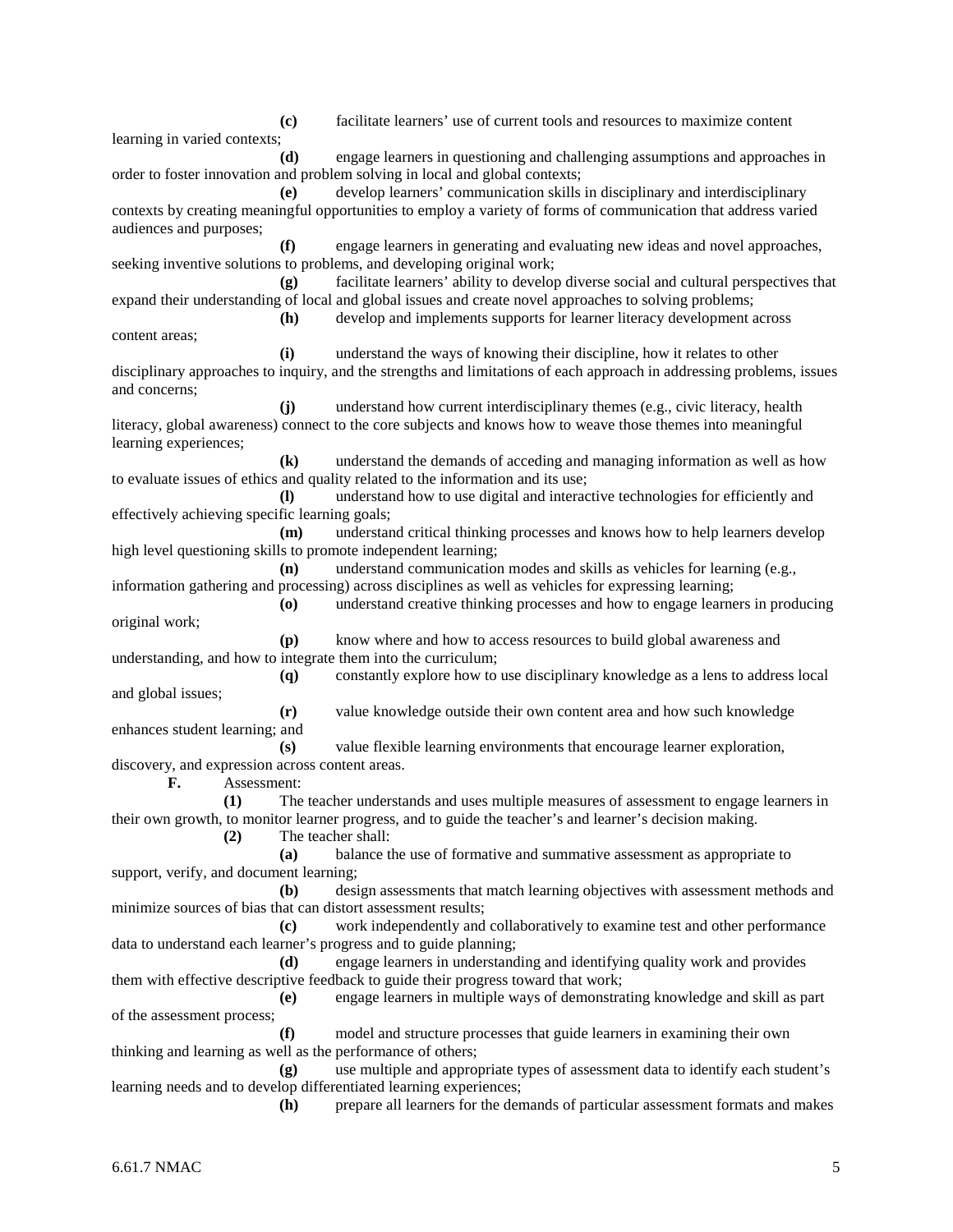appropriate accommodations in assessments or testing conditions, especially for learners with disabilities and language learning needs; **(i)** continually seek appropriate ways to employ technology to support assessment practice both to engage learners more fully and to assess and address learner needs; **(j)** understand the differences between formative and summative applications of assessment and knows how and when to use each; **(k)** understand the range of types and multiple purposes of assessment and how to design, adapt, or select appropriate assessments to address specific learning goals and individual differences, and to minimize sources of bias; **(l)** know how to analyze assessment data to understand patterns and gaps in learning, to guide planning and instruction, and to provide meaningful feedback to all learners; **(m)** know when and how to engage learners in analyzing their own assessment results and in helping set goals for their own learning; **(n)** understand the positive impact of effective descriptive feedback for learners and knows a variety of strategies for communicating this feedback; **(o)** know when and how to evaluate and report learner progress against standards; **(p)** understand how to prepare learners for assessments and how to make accommodations in assessments and testing conditions, especially for learners with disabilities and language learning needs; **(q)** commit to engaging learners actively in assessment processes and to developing each learner's capacity to review and communicate about their own progress and learning; **(r)** take responsibility for aligning instruction and assessment with learning goals; **(s)** commit to providing timely and effective descriptive feedback to learners on their progress; **(t)** commit to using multiple types of assessment processes to support, verify, and document learning; **(u)** commit to making accommodations in assessments and testing conditions, especially for learners with disabilities and language learning needs; and **(v)** commit to the ethical use of various assessments and assessment data to identify learner strengths and needs to promote learner growth. **G.** Planning for instruction: **(1)** The teacher plans the instruction that supports every student in meeting rigorous learning goals by drawing upon knowledge of content areas, curriculum, cross-disciplinary skills, and pedagogy, as well as knowledge of learners and the community context. **(2)** The teacher shall: **(a)** individually and collaboratively select and create learning experiences that are appropriate for curriculum goals and content standards, and are relevant to learners; **(b)** plan how to achieve each student's learning goals, choosing appropriate strategies and accommodations, resources, and materials to differentiate instruction for individuals and groups of learners; **(c)** develop appropriate sequencing of learning experiences and provides multiple ways to demonstrate knowledge and skill; **(d)** plan for instruction based on formative and summative assessment data, prior learner knowledge, and learner interest; **(e)** plan collaboratively with professionals who have specialized expertise (e.g., special educators, related service providers, language and learning specialists, librarians, media specialists) to design and jointly deliver as appropriate learning experiences that meet unique learning needs; **(f)** evaluate plans in relation to short and long-range goals and systematically adjusts plans to meet each student's learning needs and enhance learning; **(g)** understand content and content standards and how these are organized in the curriculum; **(h)** understand how integrating cross-disciplinary skills in instruction engages learners purposefully in applying content knowledge; **(i)** understand learning theory, human development, cultural diversity, and individual differences and how these impact ongoing planning; **(j)** understand the strengths and needs of individual learners and how to plan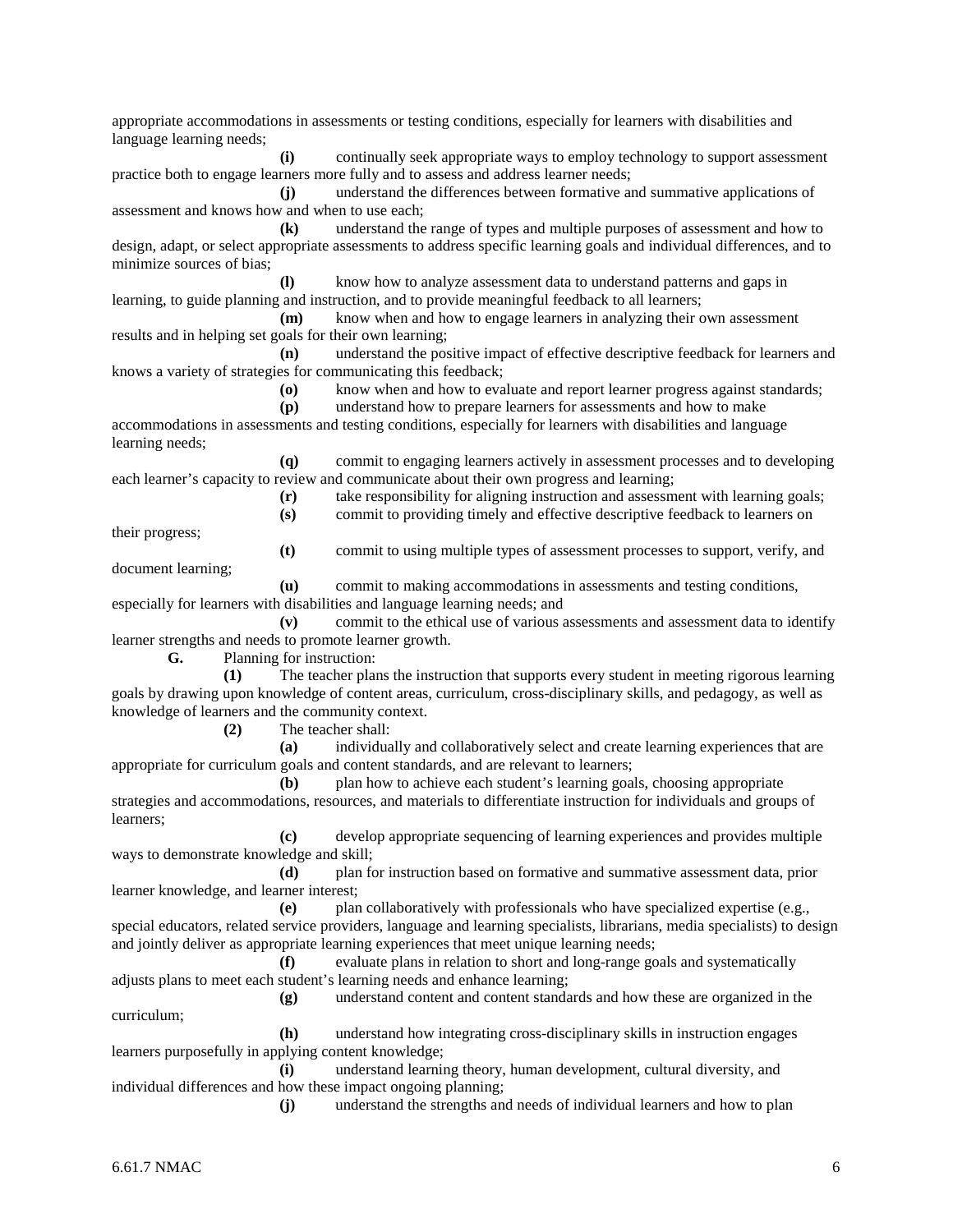instruction that is responsive to these strengths and needs;

**(k)** know a range of evidence-based instructional strategies, resources, and technological tools and how to use them effectively to plan instruction that meets diverse learning needs;

**(l)** know when and how to adjust plans based on assessment information and learner responses;

**(m)** know when and how to access resources and collaborate with others to support student learning (e.g., special educators, related service providers, language learner specialists, librarians, media specialists, community organizations);

**(n)** respect learners' diverse strengths and needs and is committed to using this information to plan effective instruction;

**(o)** value planning as a collegial activity that takes into consideration the input of learners, colleagues, families, and the larger community;

**(p)** take professional responsibility to use short and long-term planning as a means of assuring student learning; and

**(q)** believe that plans must always be open to adjustment and revision based on learner needs and changing circumstances.

**H.** Instructional strategies:

**(1)** The teacher understands and uses a variety of instructional strategies to encourage learners to develop deep understanding of content areas and their connections, and to build skills to apply knowledge in meaningful ways.

**(2)** The teacher shall:

**(a)** use appropriate strategies and resources to adapt instruction to the needs of individuals and groups of learners;

**(b)** continuously monitor student learning, engages learners in assessing their progress, and adjusts instruction in response to student learning needs;

**(c)** collaborate with learners to design and implement relevant learning experiences, identify their strengths, and access family and community resources to develop their areas of interest;

**(d)** vary their role in the instructional process (e.g., instructor, facilitator, coach, audience) in relation to the content and purposes of instruction and the needs of learners;

**(e)** provide multiple models and representations of concepts and skills with opportunities for learners to demonstrate their knowledge through a variety of products and performance;

**(f)** engage all learners in developing higher order questioning skills and metacognitive processes;

**(g)** engage learners in using a range of learning skills and technology tools to access, interpret, evaluate, and apply information;

**(h)** use a variety of instructional strategies to support and expand learners' communication through speaking, listening, reading, writing, and other modes;

**(i)** ask questions to stimulate discussion that serves different purposes (e.g., probing for learner understanding, helping learners articulate their ideas and thinking processes, stimulating curiosity, and helping learners to question);

**(j)** understand the cognitive process associated with various kinds of learning (e.g., critical and creative thinking, problem framing and problem solving, invention, memorization and recall) and how these processes can be stimulated;

**(k)** know how to apply a range of developmentally, culturally, and linguistically appropriate instructional strategies to achieve learning goals;

**(l)** know when and how to use appropriate strategies to differentiate instruction and engage all learners in complex thinking and meaningful tasks;

**(m)** understand how multiple forms of communication (oral, written, nonverbal, digital, visual) convey ideas, foster self-expression, and build relationships;

**(n)** know how to use a wide variety of resources, including human and technological, to engage students in learning;

**(o)** understand how content and skill development can be supported by media and technology and knows how to evaluate these resources for quality, accuracy, and effectiveness;

**(p)** commit to deepening awareness and understanding the strengths and needs of diverse learners when planning and adjusting instruction;

**(q)** value the variety of ways people communicate and encourage learners to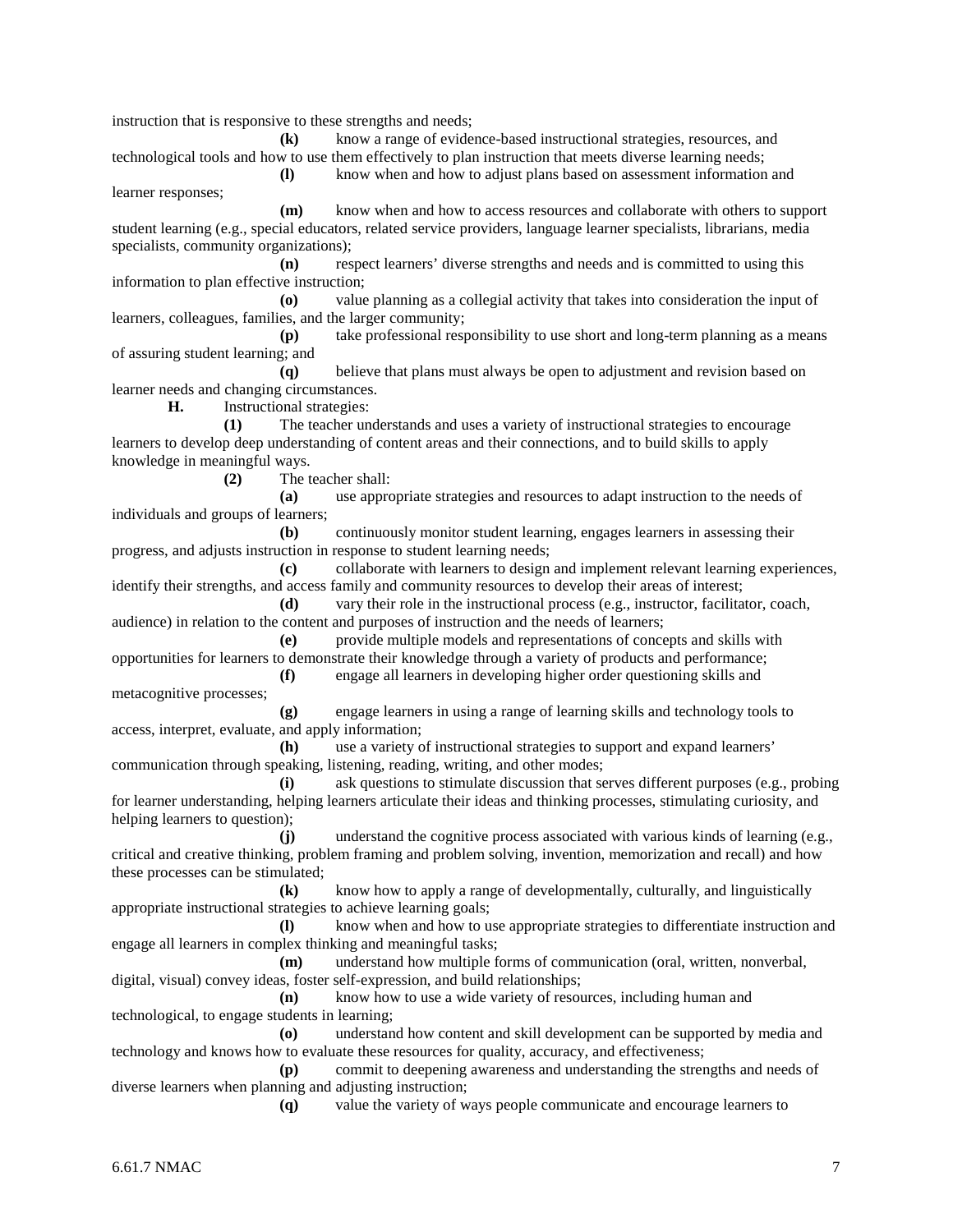develop and use multiple forms of communication;

**(r)** commit to exploring how the use of new and emerging technologies can support and promote student learning; and

**(s)** value flexibility and reciprocity in the teaching process as necessary for adapting instruction to learner responses, ideas, and needs.

**I.** Professional learning and ethical practice:

**(1)** The teacher engages in ongoing professional learning and uses evidence to continually evaluate their practice, particularly the effects of their choices and actions on others (learners, families, other professionals, and the community), and adapts practice to meet the needs of each learner.

**(2)** The teacher shall:

**(a)** engage in ongoing learning opportunities to develop knowledge and skills in order to provide learners with engaging curriculum and learning experiences based on local and state standards;

**(b)** engage in meaningful and appropriate professional learning experiences aligned with their own needs and the needs of the learners, school, and system;

**(c)** independently and in collaboration with colleagues use a variety of data (e.g., systematic observation, information about learners, research) to evaluate the outcomes of teaching and learning and to adapt planning and practice;

**(d)** actively seek professional community, and technological resources, within and outside the school, as supports for analysis, reflection and problem solving;

**(e)** reflect on their personal biases and accesses resources to deepen their own understanding of cultural, ethnic, gender, and learning differences to build stronger relationships and create more relevant learning experiences;

**(f)** advocate, model, and teach safe, legal, and ethical use of information and technology including proper documentation of sources and respect for others in the use of social media;

**(g)** understand and know how to use a variety of self-assessment and problemsolving strategies to analyze and reflect on their practice and to plan for adaptations and adjustments;

**(h)** know how to use learner data to analyze practice and differentiate instruction accordingly;

**(i)** understand how personal identity, worldview, and prior experience affect perceptions and expectations, and recognize how they may bias behaviors and interactions with others;

**(j)** understand laws related to learners' rights and teacher responsibility (e.g., for educational equity, appropriate education for learners with disabilities, confidentiality, privacy, appropriate treatment of learners, reporting in situations related to possible child abuse);

**(k)** The teacher knows how to build and implement a plan for professional growth directly aligned with their needs as a growing professional using feedback from teacher evaluations and observations, data on learner performance, and school and system-wide priorities;

**(l)** take responsibility for student learning and uses on going analysis and reflection to improve planning and practice;

**(m)** commit to deepening understanding of their own frames of references (e.g., culture, gender, language, abilities, ways of knowing), the potential biases in these frames, and their impact on expectations for and relationships with learners and their families;

**(n)** see themselves as a learner, continuously seeking opportunities to draw upon current education policy and research as sources of analysis and reflection to improve practice; and

**(o)** understand expectations of the profession including codes of ethics, professional standards of practice, and relevant law and policy.

**J.** Leadership and collaboration:

**(1)** The teacher seeks appropriate leadership roles ad opportunities to tame responsibility for student learning, to collaborate with learners, families, colleagues, other school professionals, and community members to ensure learner growth, and to advance the profession.

**(2)** The teacher shall:

**(a)** take an active role on the instructional team, giving and receiving feedback on practice, examining learn work, analyzing data from multiple sources, and sharing responsibility for decision making and accountability for each students learning;

**(b)** work with other school professionals to plan and jointly facilitate learning on how to meet diverse needs of learners;

**(c)** engage collaboratively in the school-wide effort to build a shared vision and